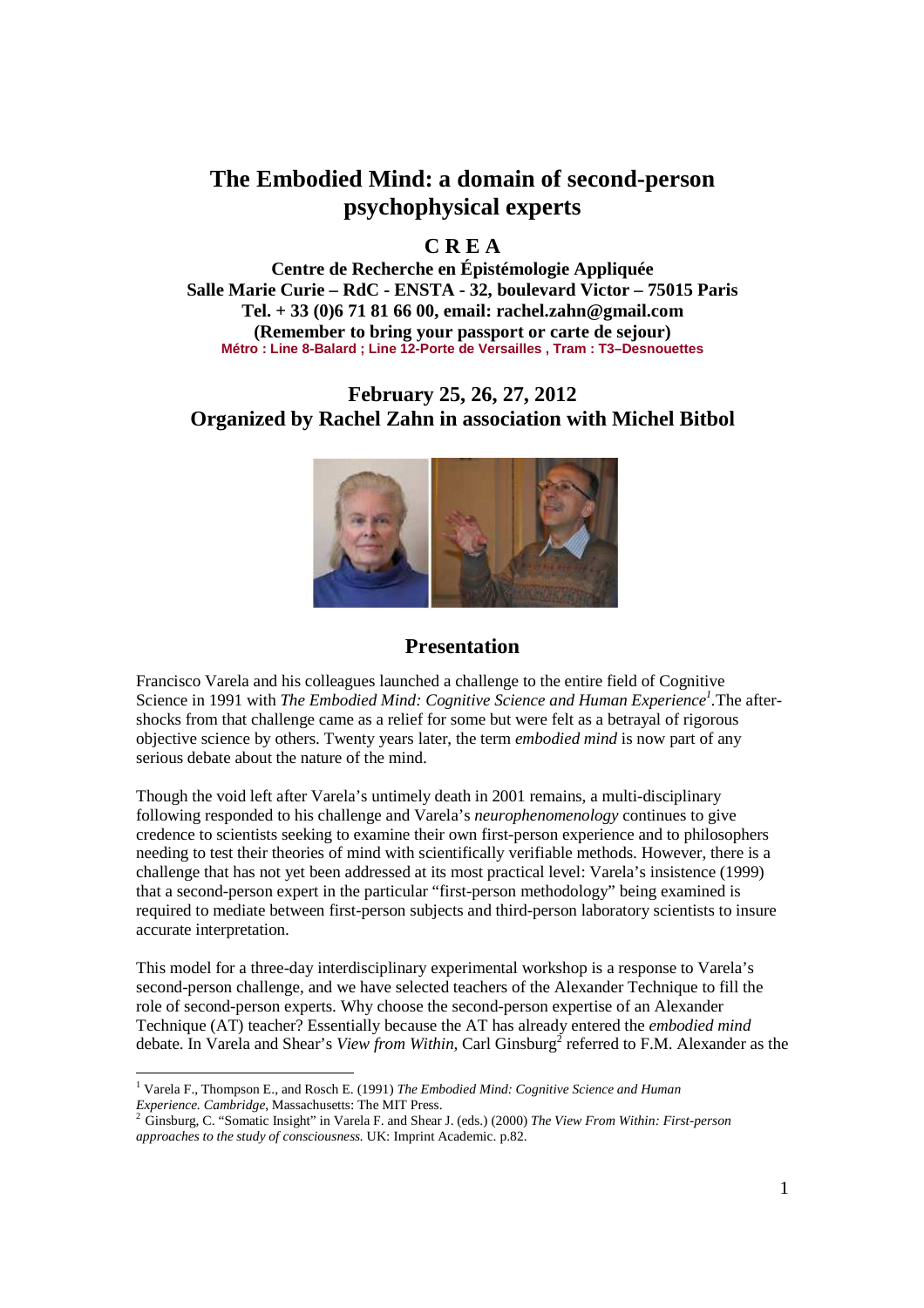earliest of "a pioneering group of thinker-explorers of the twentieth century who were interested in finding practical ways of furthering human development." The American philosopher Richard Shusterman<sup>3</sup> (2008) was similarly inspired at College de France, where he introduced FM Alexander as the father of somatic education and explained the influence of the AT on John Dewey's philosophy. The Alexander Technique was also the model for psychophysical reeducation favored by Sir Charles Sherrington, William James, John Dewey, Raymond Dart, Karl Popper, Nikolass Tinbergen, Benjamin Libet, and by many successful musicians and actors.



**John Dewey and FM Alexander (1917)** 

The AT teacher remains highly focused on his/her own psychophysical practice while stimulating the student's receptivity to both the philosophy and the praxis with which he/she will develop first-person expertise. The three-years of training necessary to transform the first-person psychophysical expertise into a second-person psychophysical expertise is what differentiates the AT from other somatic education or therapies. The teacher's first-person consciously lived experience of his/her congruent use determines the success of the lesson. Thus, the AT version of the second-person mediator is a perfect research model for "first-person methodologies". Ten AT teachers will participate in the experiment from the USA, Scotland, England, Canada, France, Italy, Switzerland, and Denmark. The three-day workshop is designed to provide an opportunity for the teachers to discuss the AT with some of today's best scholars and researchers, who will interpret what they learn about the AT in the light of the latest neurophysiological discoveries and recent philosophical debate on *conscious embodiment.* 

#### **Francisco Varela's Challenge 1991-2000**



*"The blind spot in the cognition sciences of the twentieth century is that we do not have a method of properly accessing experience."* **<sup>4</sup>**

-

<sup>3</sup> Shusterman, R. (September 22, 2008), Collège de France, "Le corps en acte et en conscience" at *Le corps en acte,* 

*Colloque A l'occasion de centenaire de la naissance de Maurice Merleau-Ponty (1908-1961).* 

<sup>4</sup> Varela, F. http://www.presencing.com/presencing/dol/interviews/Varela-2000.shtml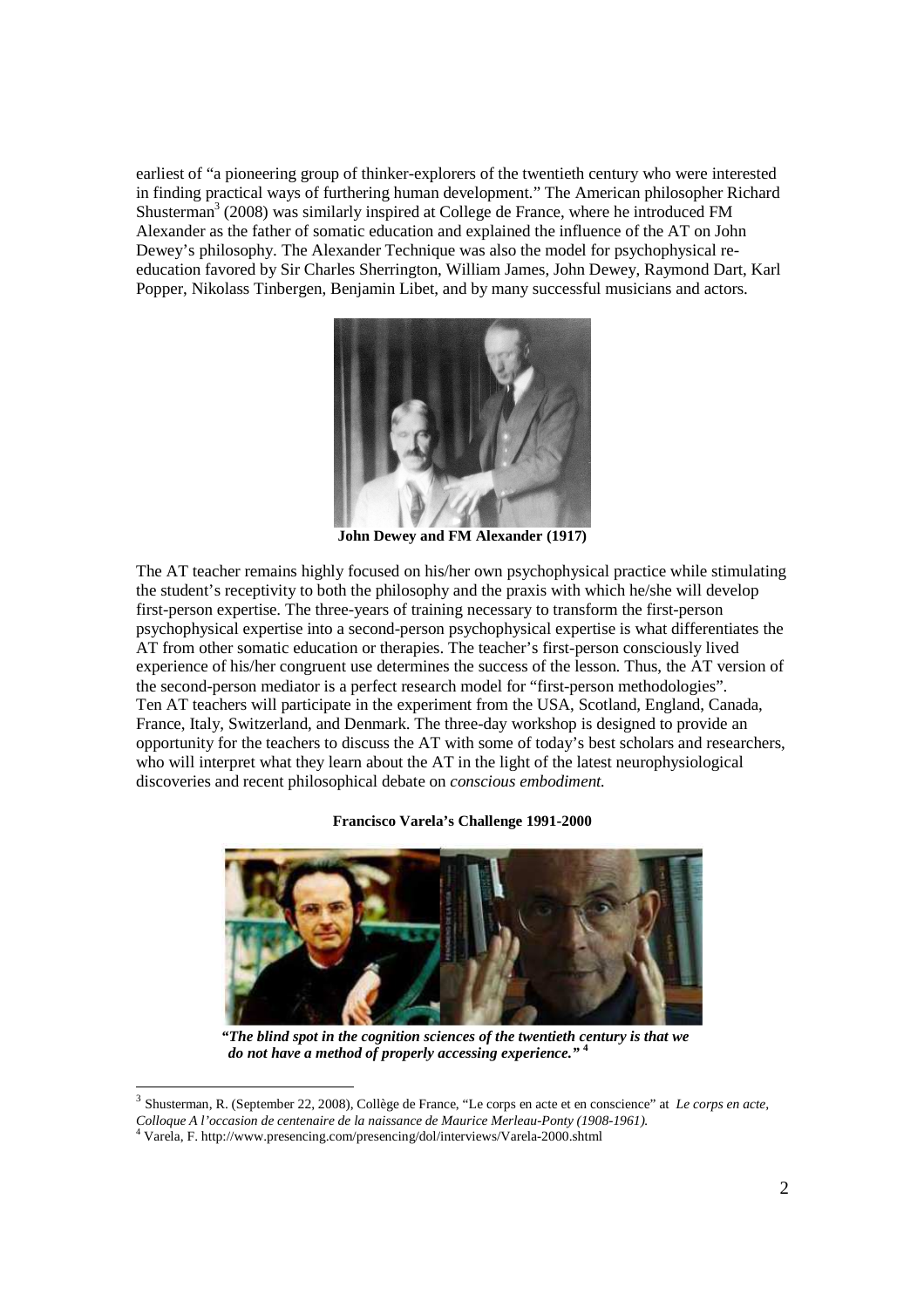### **The "Hard Problem" in Cognitive Science (Varela 1996) <sup>5</sup> :**

"The nature of "hard" becomes reframed in two senses: (1) it is hard work to train and stabilize a new method to explore experience, (2) it is hard to change habits of science in order for it to accept that new tools are needed for the transformation of what it means to conduct research on mind and for training of the next generations.".

"…experience in human practices is the privileged entry point for change mediated by professional interventions of all kinds, such as education and learning, sports training, and psychotherapy. In all these domains there is abundant evidence not only that the realm of experience is essential for human activity and life involving the use of one's mind, but that the experiential domain can be explored, as we see in transformations mediated by specific practices and human interactions in prescribed settings (training course, sports coaching, psychotherapeutic sessions)." (p. 4)

#### … **Second-person**

-

"The establishment of a method then requires the creation of a means to go beyond these difficulties. Again, each tradition has come up with different means, and they vary substantially. All of them, however, share a common discovery, namely, that in any case the progress in becoming familiar with a particular method requires mediation. By mediation we mean here another person(s) who provides a curious intermediate position between first and second position, whence the name second-person position. A mediator is eccentric to the lived experience…but nevertheless takes a position of one who has been there to some degree, and thus provides hints and further training." (p 8)

### **Invited Research Participants**

**Michel Bitbol (confirmed)** is a Senior Researcher at CNRS and CREA, École Polytechnique. He holds a Doctorate of Medicine, a Ph.D in Physics, and a Habilitation in Philosophy. His research interests are the history and philosophy of physics in the twentieth century. He studied in particular the intellectual process of Erwin Schrodinger, and formulated a neo-kantian interpretation of quantum mechanics. His research also includes the relations between the philosophy of physics and the philosophy of mind (having worked in close collaboration with Francisco Varela). Currently, he focuses on the issue of Emergence, the status of consciousness, and the epistemology of first-person knowledge. **Paris** 

**Rachel Zahn (confirmed)** is an American psychophysical specialist with more than 40 years of experience as a trainer, psychotherapist and coach. She specializes in the psychophysical process of 'high performance' training for actors, musicians, athletes, and original thinkers (including the rehabilitation from physical and psychological trauma). In parallel, she began her early studies in Cognitive Science with Margaret Mead, R.D. Laing, Milton Erickson, and Humberto Maturana in the United States. Her French research actually began as a result of an invitation from the singer Barbara Hendricks to participate in a peace mission to Dubrovnik on behalf of the French government. Once in France, she sought out Maturana's co-author, Francisco Varela, and soon after discovered Michel Bitbol's course at the Sorbonne. At Michel's suggestion, she later entered the University of Paris 1 and is now completing a Doctoral thesis under his supervision: *Psychophysical Practice and the Mind-Body Problem: a first- and second-person perspective.*  **Paris.**

<sup>&</sup>lt;sup>5</sup> Varela F. and Shear J. (Eds.) (1996) 'Neurophenomenology: A methodological remedy for the hard problem'. In *Journal of Consciousness Studies: Special Issues on the Hard Problems.* 3, 4, June 1996, 330-344.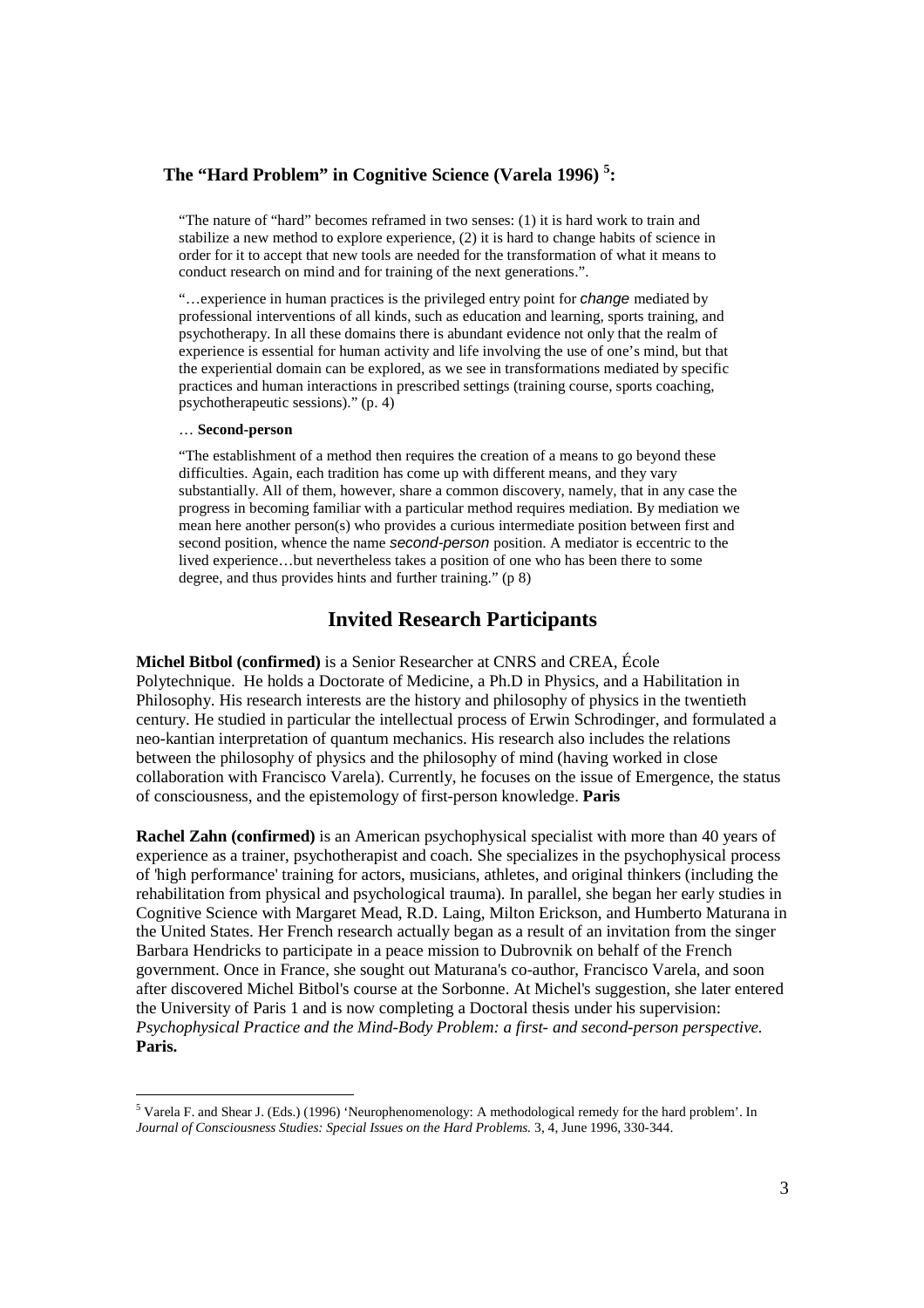**Amy Cohen Varela (confirmed)** is a clinical psychologist and psychoanalyst. She is the author of *One Idea: On the Path of F.J. Varela* and *Conclusion: "Opening"*. She is an active member of the Mind and Life Institute. **Paris.** (see: http://www.mindandlife.org/about/mind-lifeinternational/

**Shaun Gallagher (confirmed)** holds the Chair of Excellence in Philosophy at the University of Memphis, Research Professor of Philosophy and Cognitive Science at the University of Hertfordshire, UK, Honorary Professor of Philosophy at the University of Copenhagen, and affiliated research faculty member at the Institute of Simulation and Training at the University of Central Florida. He is the author of *Brainstorming*; *The Phenomenological Mind* (with Dan Zahavi); and *How the Body Shapes the Mind*. **Memphis, Tennessee.** (see http://www.ummoss.org/).

**Jonathan Cole (confirmed)** is Honorary Senior Lecturer in Clinical Neurosciences at the University of Southampton and a professor at the University of Bournemouth. He is the author of *Pride and a Daily Marathon* (the story of a man who lost all proprioception), and is the narrator of the BBC television documentary, *The Man Who Lost His Body.* More recent works include *Still Lives: Narratives of Spinal Cord Injury* and *About Face,* which explores accounts of individuals with Mobius Syndrome*.* **Poole, UK.**

(see http://www.cogric.reading.ac.uk/biographies/Cole%20Jonathan.pdf).

**Alain Berthoz** is Honorary Professor at Collège de France where he is Director of the Laboratoire de physiologie de la perception et de l'action (LPPA). He has written *The Brain's Sense of Movement, Neurobiology of "Umwelt": How Living Beings Perceive the World, Emotion and Reason: The cognitive neuroscience of decision making, the Physiology and Phenomenology of Action* (with Jean-Luc Petit). **Paris.** (see: http://www.college-de-france.fr/chaires/chaire8/EN/)

**Massimo Bergamasco (confirmed)** is a founder and Professor of Applied Mechanics at the Percro Laboratory, Scuola Superiore S.Anna in Pisa, where he leads the research group on mind sciences. Percro specializes in robotics and brain-computer interface engineering. He is also a cofounder of the Enactive Network. **Pisa, Italy**. (see: http://www.percro.org/research.html)

**Claire Petimengin (confirmed)** is Professor at the Institut National des Télécommunications and is a researcher associated with CREA, École Polytechnique/CNRS. Since her doctoral thesis of 1998 (under the direction of Francisco Varela), her research has focused on pre-reflective lived experience, the methods enabling us to become aware, describe it, and to detect experiential generic structures. She is also interested in the process of mutual guidance and refinement of firstperson and third-person analyses in the context of neuro-phenomenological projects. She is the editor and an author of *Ten Years of Viewing from Within: The Legacy of Francisco Varela.* **Paris**. (see: http://claire.petitmengin.free.fr/topic/index.html).

**Jean-Luc Petit** is a professor-researcher associated with the Laboratory of Physiology of the Perception of Action, Collège de France. He is co-author with Alain Berthoz of *the Physiology and Phenomenology of Action* (see: http://jlpetit.chez.com/).

**Neil Roberts (confirmed)** holds the Chair of Medical Physics and Imaging Science at the University of Edinburgh. He is also a teacher of the Alexander Technique. **Edinburgh, UK** (see http://www.thelearningpartnership.com/prof-neil-roberts-23615-0.html)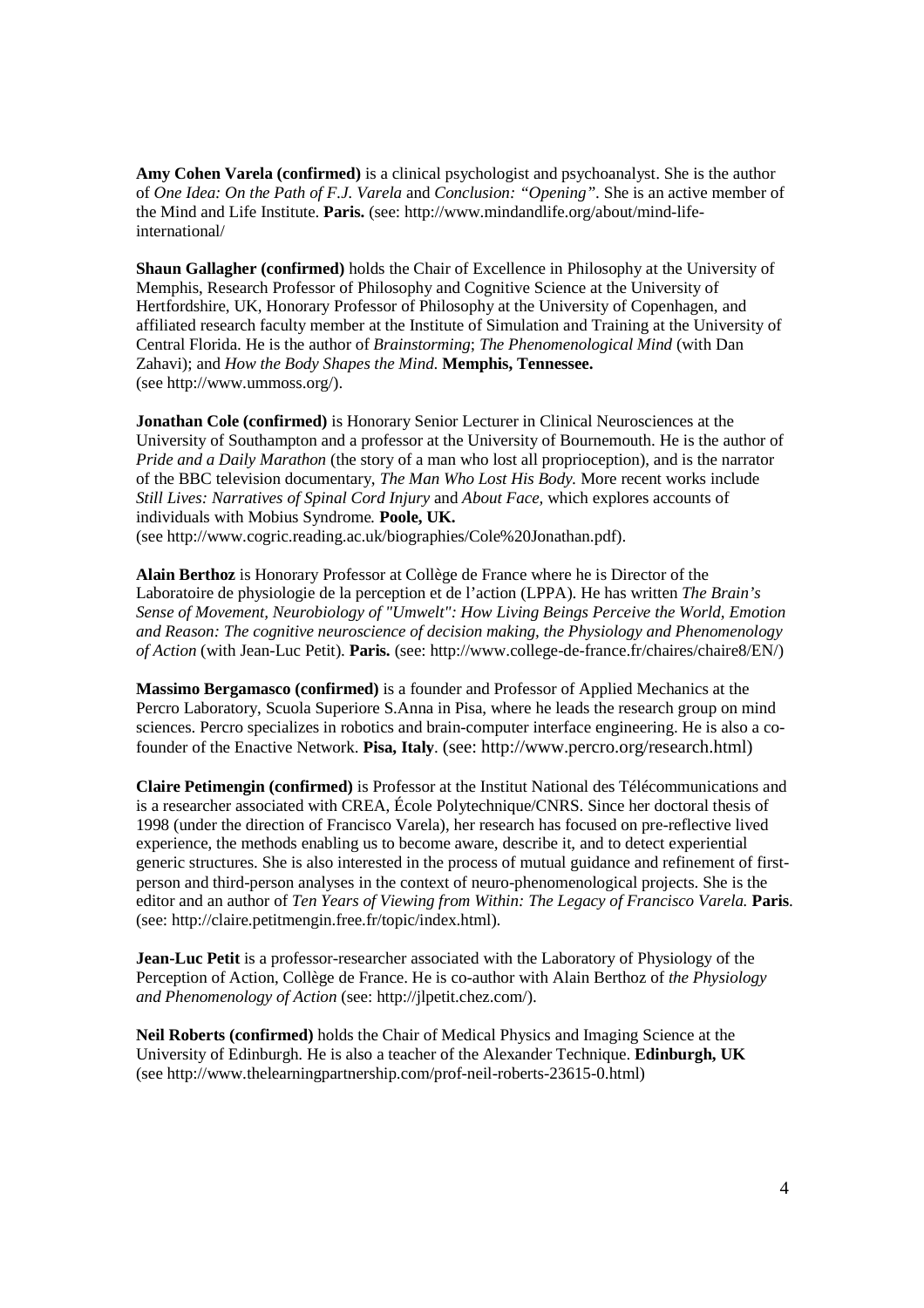**Susan Stuart: (confirmed)** is a Senior Lecturer in Philosophy at the University of Glasgow. Her current research interests are focused on developing a notion of pre-theoretical, affective co-engagement which she describes as 'enkinaesthesia'. She intends to develop a neurophenomenological enquiry into the nature of the anticipatory affective dynamics which characterises enkinaesthetic engagement. **Glasgow, UK.**  (see http://www.gla.ac.uk/departments/philosophy/Personnel/susan/)

**Kevan Martin (confirmed)** is a Professor of System Neurophysiology and a Director of the Institute of Neuroinformatics, a joint Institute of the University of Zurich and the Swiss Federal Institute of Technology, Zurich, Switzerland. (see http://www.neuroscience.ethz.ch/research/neural\_basis/Martin).

**Daniel N. Stern** is a prominent psychiatrist and psychoanalytic theorist, specializing in infant development, on which he has written a number of books - most notably *The Interpersonal World of the Infant* (1985). He is well known as an expert researcher of early affective mother-child bonding. Daniel N. Stern is an honorary professor in Psychology at the University of Geneva. (see http://en.wikipedia.org/wiki/Daniel\_Stern\_%28psychologist%29).

**Roger Russell (confirmed):** is Educational Director of the *Feldenkrais*® Zentrum Heidelberg. He is a specialist in the Proprioceptive Intelligence in Children. His research interests are in understanding the scientific knowledge behind the psychophysical methodologies. **Heidelburg, Germany.** 

**Guenter Edlinger** is the co-founder of G.tec Guger Technologies OEG in Graz, Austria. This company specializes in leading edge brain computer interface technology for biomedical application. He focuses his research on robotics for the handicapped and the future of home environment control. **Graz, Austria.** (See: http://www.newscientist.com/article/mg21128195.200 control-your-home-with-thoughtalone. html)

## **2 nd person psychophysical experts in The F.M. Alexander Technique**



**Giora Pinkas:** is the Founder and Director of the Alexander Technique Teachers Training Program, Alexander Educational Center, Walnut Creek, California.

He is a Guest-teacher and training consultant at teacher training programs in Israel, Basel, Freiburg, Berlin, Hamburg, Heidelberg, Vienna, Galway, and Budapest.

Walnut Creek, California.



**John Nicholls:** has directed Alexander teacher training programs in Melbourne, Australia, in Brighton, England, and now in New York. He has held the Chair of the Society of Teachers of the Alexander Technique (STAT) in the UK.

He is the recent Founder and Director of the Alexander Technique Teacher Training Program, Alexander Technique-NYC

New York, USA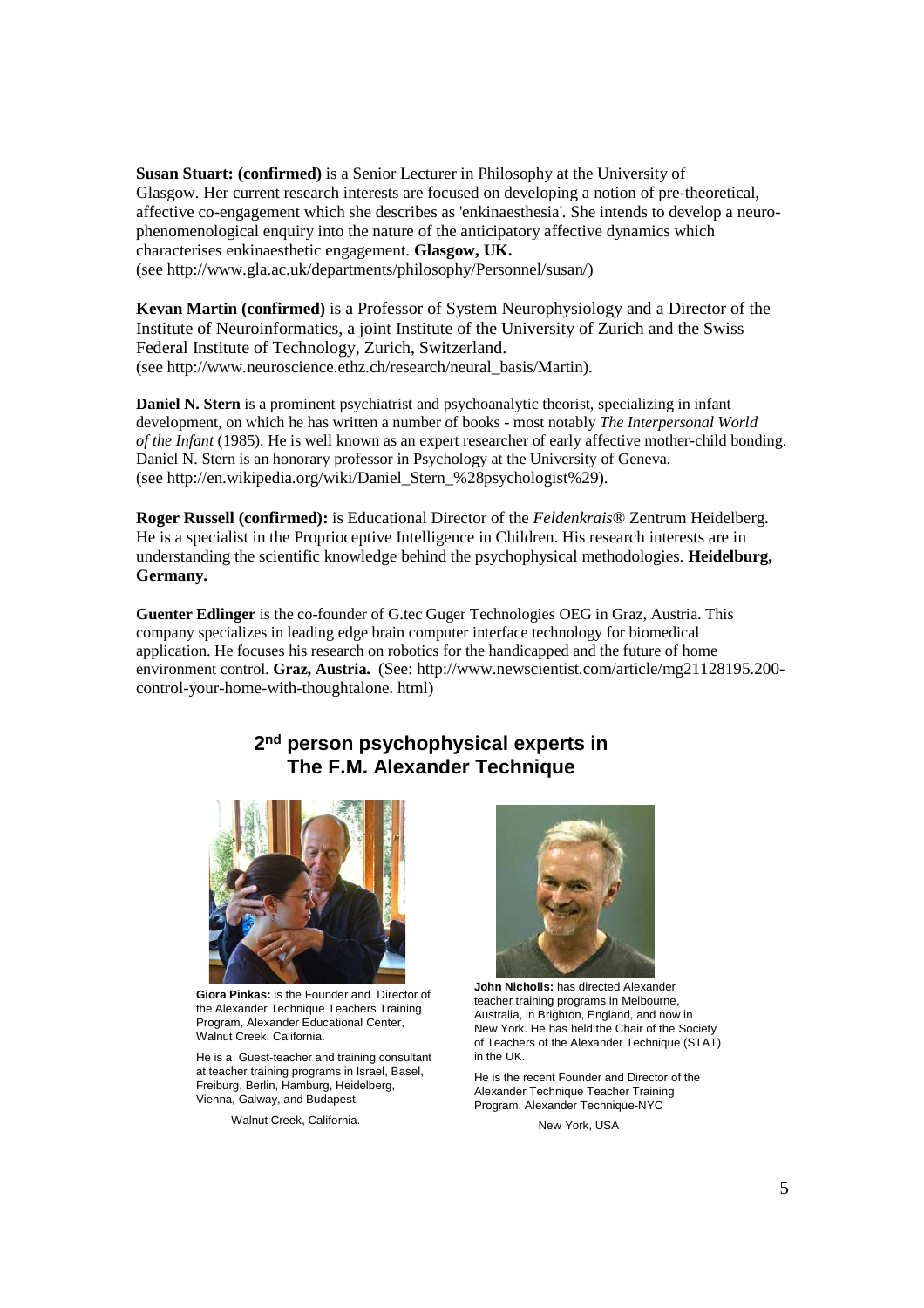# **Program**

All participants, researchers and AT teachers will be sent a preparatory dossier with the program, biographies and published articles of each participant, a briefing note on the history, philosophy and practice of the Alexander Technique, pertinent features of anatomy, a DVD on the research of participants (ex: Jonathan Cole: BBC Special: *The Man Who Lost His Body*), and a form on which to write down a research question that would be useful for the group to answer.

This three-day investigation in first- , second- and third-person methodologies will be interactive. During the investigation participants will be invited to serve in the different roles: first-person (AT student), second-person (instructor), and third-person (objective observer). Participants may decline any invitation at any time. Each participant will be asked to contribute a written commentary or evaluation of the experiment for the proceedings of *The Embodied Mind: a domain of second- person psychophysical experts.* In order to *see* AT movement patterns which are often so subtle as to seem invisible, the interactive experiment will be filmed for documentary, research and archival purposes. Each participant may direct the cameraman to focus on a particular interest and replay will be available. Each participant will have the right of consent or refusal to use their image in the final editing of the film. The final version will be archived in the private collection of the French INA for researchers.

## **Saturday, February 25, 2012**

#### **9:00-9:30 Welcome "Petit Déjeuner"**

**(Technical preparation)** 

**9:30-10:15 Michel Bitbol and Amy Cohen Varela:** Introduction to Francisco Varela's CREA. **10:15-10:45 Rachel Zahn: Background to** the experiment.

**10:45-11:45** Introduction to research group and AT trainers phase I with research questions. **11:45-12:00 Coffee Break** 

**12:00-12:30** Introduction to research group phase II with research questions.

**12:30-12:45** Introduction of AT teachers (trainees).

**12:45-13:15 Rachel Zahn:** the Alexander Technique first- and second- person philosophy.

#### **13:15-14:30 Lunch served at CREA**

**14:30-15:00** Break-out discussion groups I.

**15:00-15:15 John Nicholls** AT definitions of qualities of intention.

**15:15-16:00 Giora Pinkas** AT first-person practice: awareness, spatial orientation compared with everyday the "norm" that we take for granted: simple distinctions.

## **16:00-16:20** Group discussion

**16:20-16:45 Coffee Break** 

**16:45-17:15 Giora Pinkas and John Nicholls** will introduce AT second-person student and teacher practices. Concepts: "End-gaining" and Buber's "I-thou".

**17:15-17:45** Break-out discussion group II.

**17:45-18:00** Questions and answers.

**To be decided (Host suggestions, transport care and technical security)**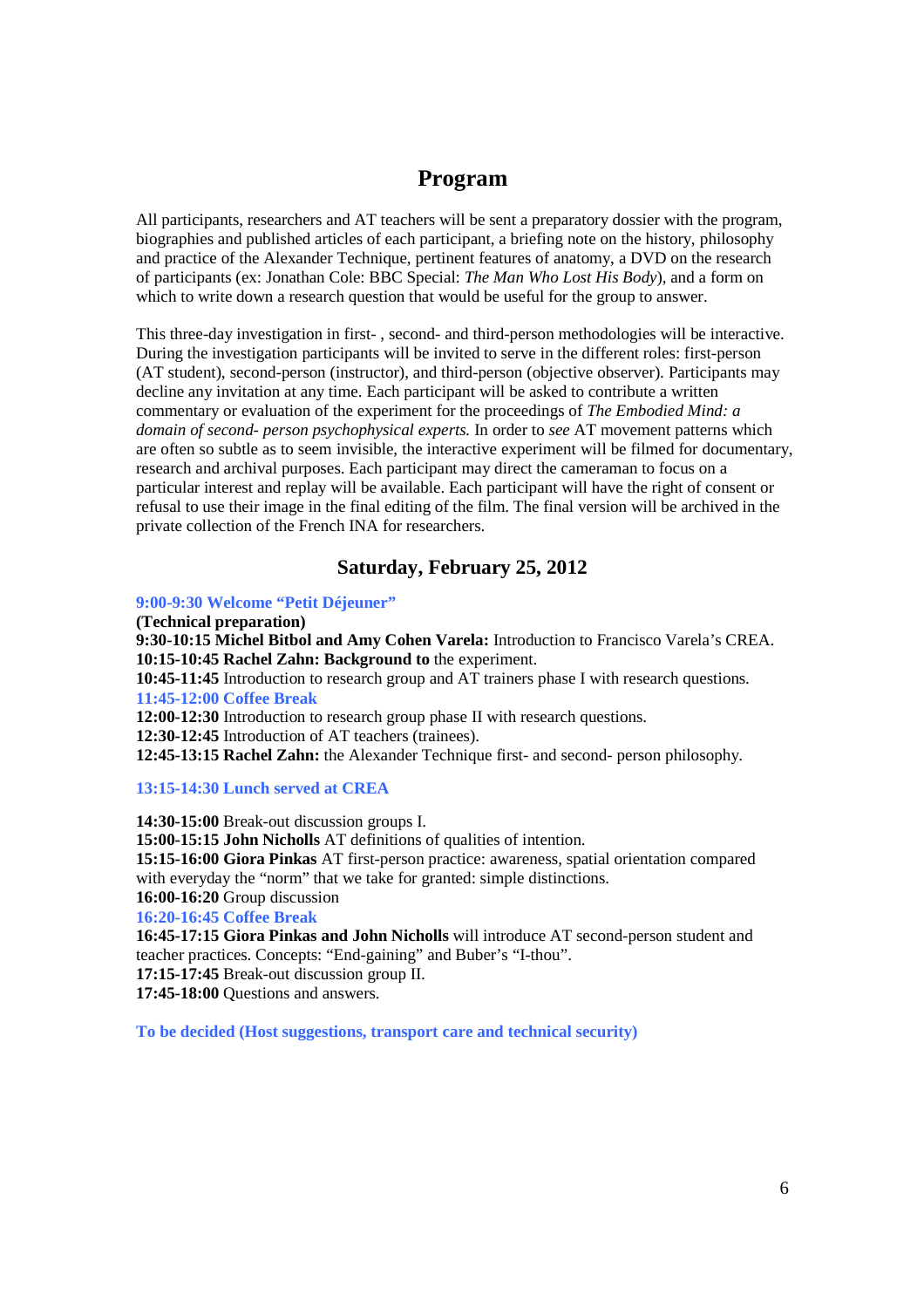### **Sunday February 26, 2012**

#### **9:00-9:30 "Petit Déjeuner"**

**10:00-10:45 Roger Russell (invited speaker)** "Proprioceptive intelligence of children"

**10:45-11:15 Giora Pinkas** and **John Nicholls:** proprioception and the AT.

**11:15-11:45** Researchers and AT teachers set up an experiment with cameras. Comparison of cognitive task via first- and second-person student positions.

**11:45-12:00 Coffee Break** 

**12:00-12:30** Break-out discussion groups decide questions and suggestions

**12:30-13:00** Break-out groups put questions to appropriate persons

**13:00-14:15 Lunch served at CREA** 

**14:15-15:00** The deeper implications of AT philosophy and practice **15:00-15:15** Questions and answers. **15:00-15:15** Break-out discussion groups: implications for embodied education **15:15-15:30** Break-out groups put questions to appropriate persons **15:30-15:45** Evaluation of our psychophysical states. **16:00-16:30** Experiment: Cognitive process with and without AT second-person intervention. **16:30-17:00 Coffee Break 17:00-17:30** Group discussion: researchers and AT teachers consider definitions: *embodied, disembodied* or *re-embodied mind?* **17:30-18:00** Researchers refine their experiment with AT teachers and cameras

**18:00-18:15** Break-out discussion groups: *embodied or re-embodied mind?*

**18:15-18:45** Group discussion.

**18:45-19:00** Summary of where we are and definition of group goals for Monday **20:00 Group dinner? How many? Where? Host recommendations.** 

## **Monday, February 27, 2012**

#### **Psychophysical Congruence as a livable, thinkable and psycho-emotional practice**

#### **9:30-10:00 "Petit Déjeuner"**

**10:00-10:30** Confirmation of group goals for the last day Suggested plan:

**10:30-11:30** Training methods for second-person position. Half of the research group (volunteers) will experience first- and second-person positions; half will remain in the thirdperson observer position

**11:30-11:45** Second half of the research group (volunteers) will experience first- and secondperson positions and the previous volunteers return to third-person observer positions

11:45-12:00 Group discussion: definitions of *experience* first-, second- and third person positions. **12:00-12:15 Coffee Break** 

**12:15-12:30** Training methods for second-person psychophysical expertise: half research group (volunteers) will experience the second-person trainee position; half of the research group will remain in the third-person observer position

**12:30-12:45** Second half of the research group (volunteers) will experience the second-person trainee position and the previous volunteers will return to the third-person observer position **12:45-1:15** Evaluation of our psychophysical states. Discussion of the second-person trainee experience and questions: How can you use what you have learned?